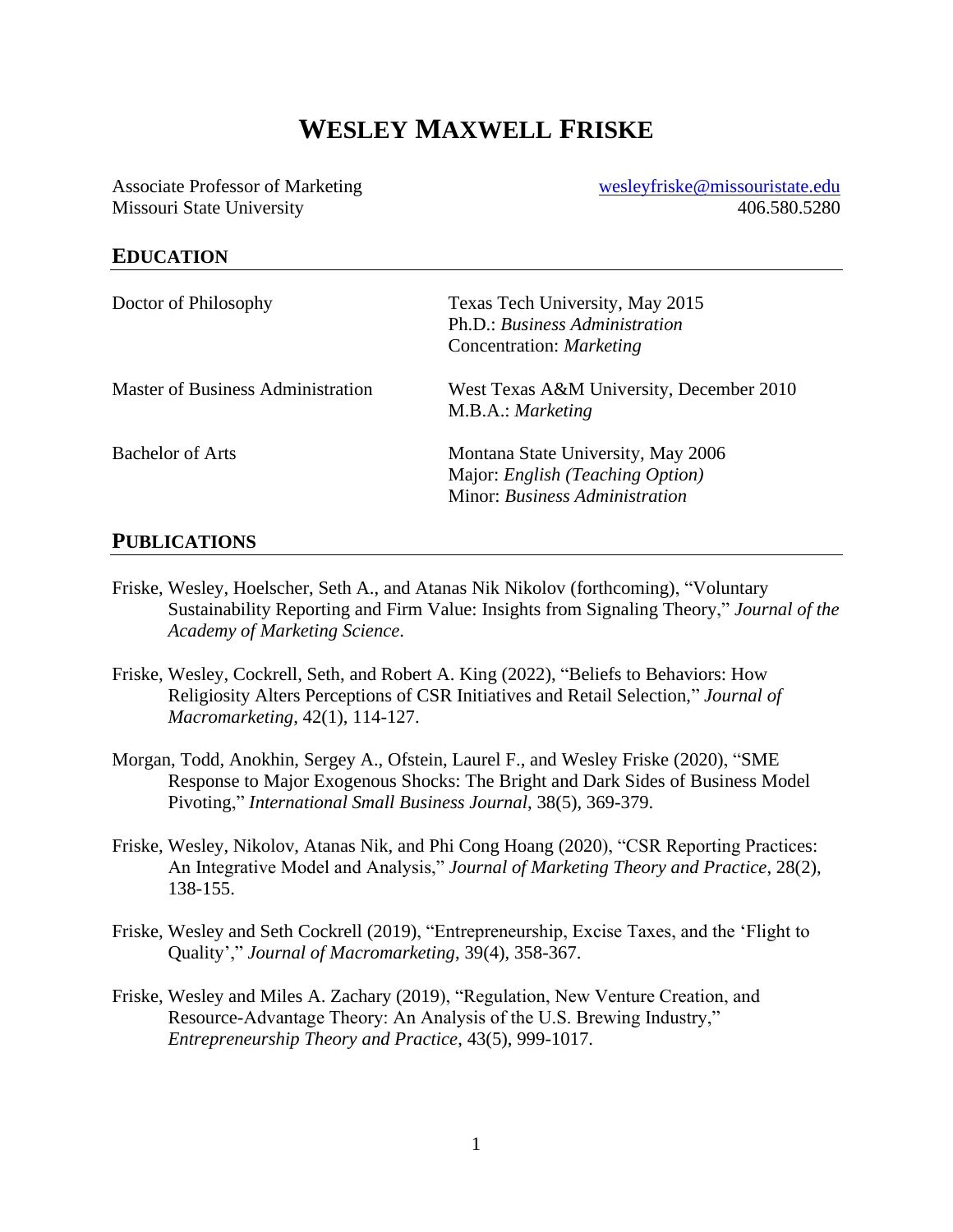- Hoelscher, Seth, Friske, Wesley, and Karyn Friske (2019), "Do Managers Really Mean What They Say? An Analysis of Voluntary Oil and Gas Hedging Announcements," *Oil, Gas, & Energy Quarterly*, 67(3), 403-415.
- Lee, Sangno, Choi, Sunhee, and Wesley Friske (2018), "The Effects of Featured Advertising and Package Labeling on Sustainability of Cause-Related Marketing (CRM) Products," *Sustainability*, 10(9), 1-12.
- Friske, Wesley and Miles A. Zachary (2017), "Regulation, Competition, and Economic Growth: A Resource-Advantage Theory Perspective," *Journal of Research in Marketing and Entrepreneurship*, 19(1), 26-41.
- Choi, Sunhee, Friske, Wesley, Lee, Sangno, and James Wilcox (2014), "The Effects of Price Promotion Depth on New and Mature Products," *Journal of Brand Management*, 21(3), 202-215.
- Davis, Donna F. and Wesley Friske (2013), "The Role of Public-Private Partnerships in Facilitating Cross-Border Logistics: A Case Study at the U.S./Canadian Border," *Journal of Business Logistics*, 34(4), 347-359.
- Davis, Donna F. and Wesley Friske (2013), "Defining the Soft Infrastructure of Border Crossings: A Case Study at the US/Canada Border," *American Review of Canadian Studies*, 43(4), 477-493.
- Friske, Wesley and Sunhee Choi (2013), "Another Look at Retail Gravitation Theory: History, Analysis, and Future Considerations," *Academy of Business Disciplines Journal*, 5(1), 88-106.
- Li, Andrew, Bagger, Jessica, and Wesley Friske (2013), "Social Desirability in the Selection Process: New Insights from a Novel Context," *Asia Pacific Journal of Human Resources*, 51(1), 45-62.
- Racherla, Pradeep and Wesley Friske (2012), "Perceived 'Usefulness' of Online Consumer Reviews: An Exploratory Investigation across Three Services Categories," *Electronic Commerce Research and Applications,* 11(6), 548-559.

### **MANUSCRIPTS UNDER REVIEW**

- Obal, Michael, Morgan, Todd, and Wesley Friske; second review at *International Small Business Journal*.
- Cockrell, Seth, Friske, Wesley, Voorhees, Clay M., and Roger J. Calantone; first revision at *Journal of Business Research.*

Friske, Wesley, Yun, Gawon, and Koray Özpolat; first revision at *Journal of Business Logistics*.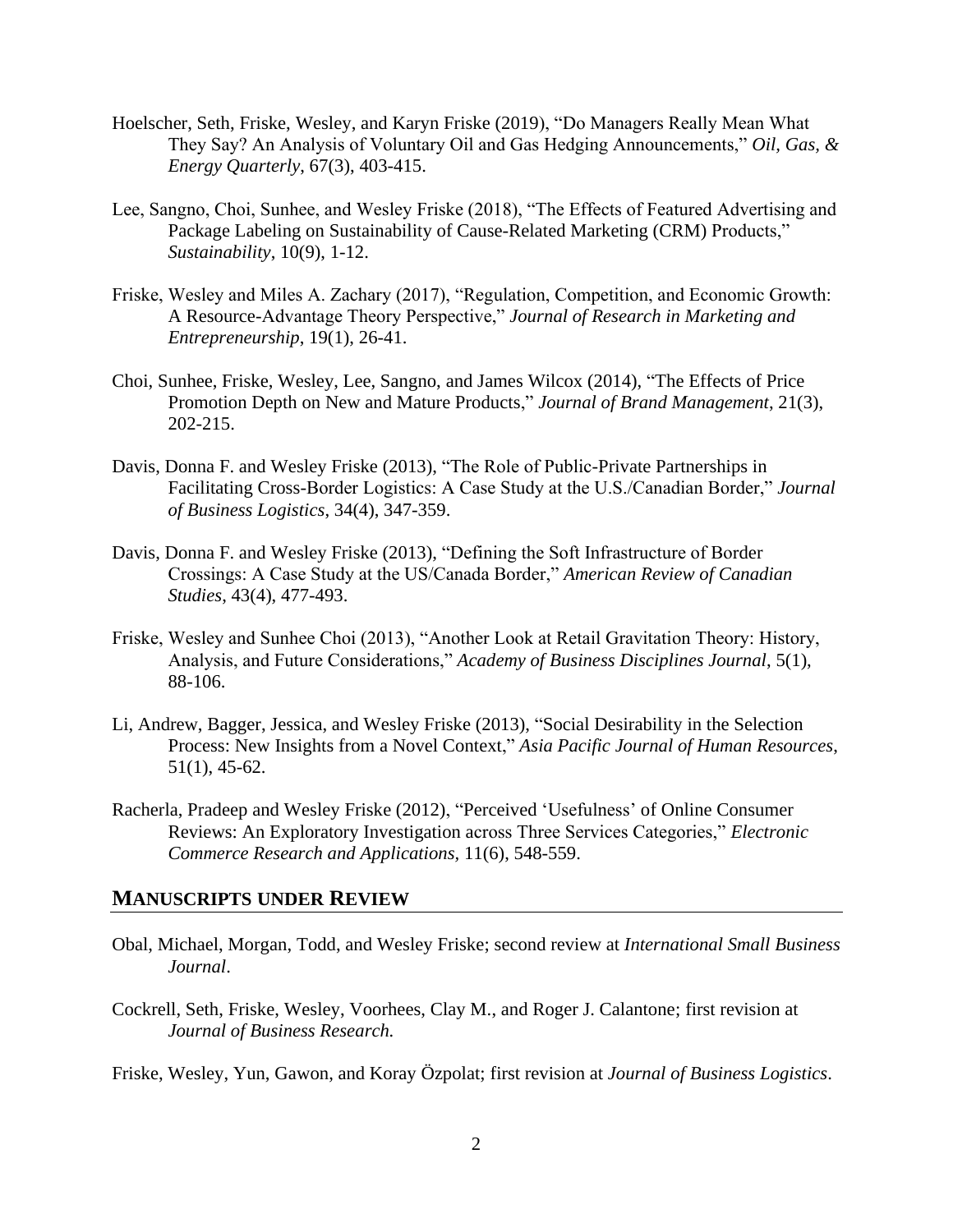- Morgan, Todd, Friske, Wesley, Kohtamäki, Marko, and Paul Mills; first review at *Journal of Business and Industrial Marketing*.
- Manis, Kerry T., Cockrell, Seth, and Wesley Friske; first review at *Journal of Macromarketing*.
- Friske, Wesley, Nikolov, Atanas Nik Nikolov, and Todd Morgan; first review at *Journal of Business Ethics*.

## **WORKING PAPERS**

- Friske, Wesley, Morgan, Todd, and Elizabeth Karam, "Vertical Leadership vs. Shared Leadership: A Comparison of Leadership Styles during the Implementation Phase of a Marketing Plan," in data analysis stage, target journal: *Journal of Research in Marketing and Entrepreneurship*.
- Friske, Wesley, Morgan, Todd, and James Crick, "Partner Selection Strategies for Coopetition Success: An Analysis of Coopetitive Relationships in the Brewing Industry," in data collection stage, target journal: *Entrepreneurship Theory and Practice*.

## **CONFERENCE PRESENTATIONS**

- Morgan, Todd, Friske, Wesley, and Paul Mills (August 2021), "New Service Development Performance: Examining the Roles of Customer Participation Scope and Customer Relationship Management in Servitization." Paper presented at the 2021 American Marketing Association (Virtual) Summer Educators' Conference.
- Morgan, Todd, Friske, Wesley, and Paul Mills (July 2021), "Customer Participation Scope on SME New Service Development Performance and the Moderating Effect of Customer Relationship Management Technology." Paper presented at the 2021 (Virtual) Global Research Conference on Marketing and Entrepreneurship.
- Friske, Wesley, and Seth Cockrell (August 2020), "Entrepreneurial Selling vs. Professional Selling: When and Why Entrepreneurs Hire Professional Salespeople." Paper presented at the 2020 (Virtual) Global Research Conference on Marketing and Entrepreneurship.
- Friske, Wesley, and Seth Cockrell (February 2019), "Entrepreneurial Marketing and Public Policy: A Supply-Side Test of the 'Flight to Quality' Hypothesis." Paper presented at the 2019 American Marketing Association Winter Educators' Conference, Austin, TX.
- Coulter, Ronald L., Simmers, Christina, Friske, Wesley, and Carly Pierson (October 2018), "Learning Style and Class Delivery Format: Students' Attitudes and Parental Preferences." Paper presented at the 2018 Institute for Global Business Research Fall Conference, Las Vegas, NV.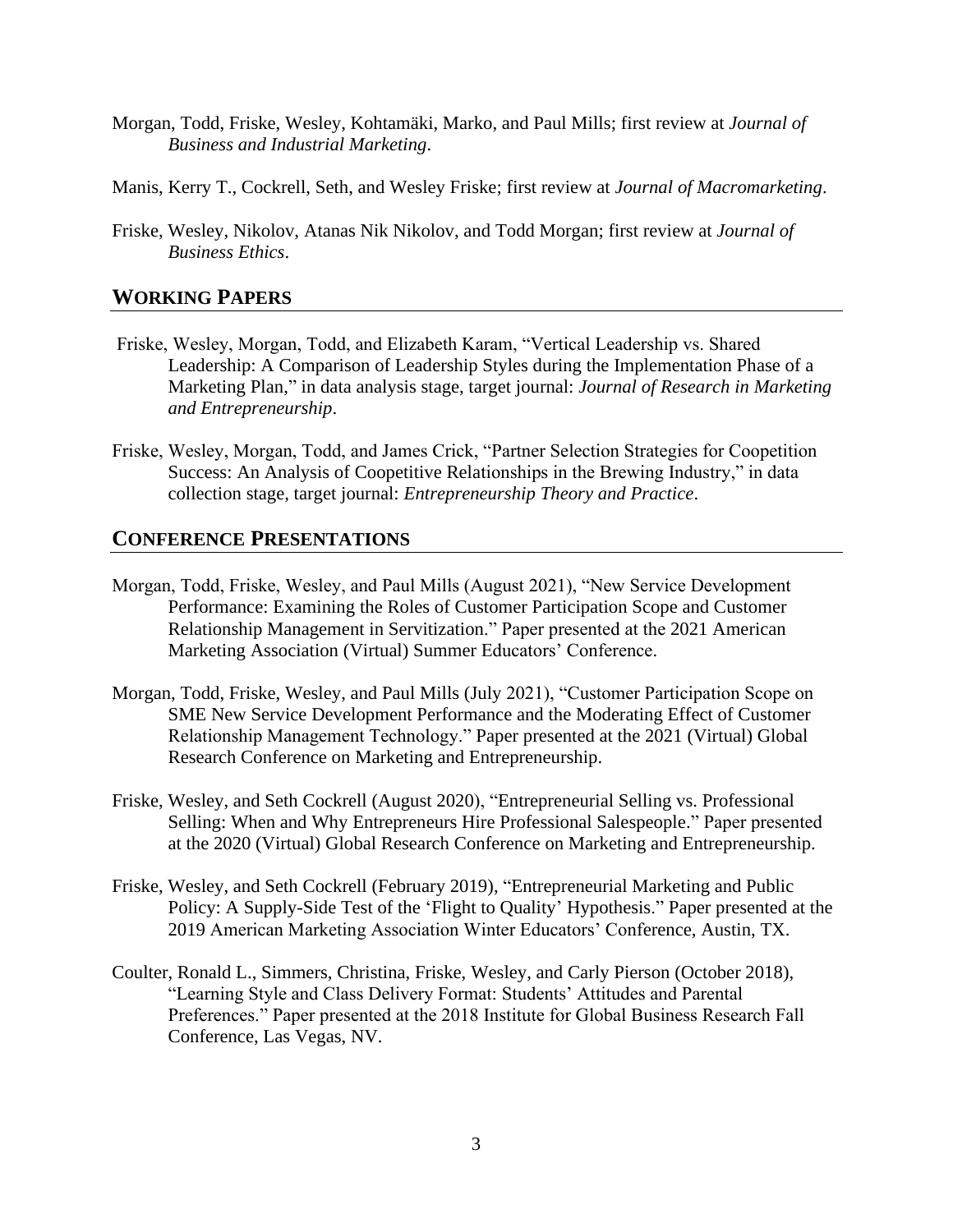- Friske, Wesley, and Seth Cockrell (August 2018), "Entrepreneurship, Excise Taxes, and the 'Flight to Quality.'" Paper presented at the 2018 Global Research Symposium on Marketing and Entrepreneurship, Boston, MA.
- Byun, Kyung-Ah, Dass, Mayukh, and Wesley Friske (June 2018), "Green Means Go! The Role of CSR Appeals in Product Recalls of Private Label Brands." Paper presented at the 2018 ISMS Marketing Science Conference, Philadelphia, PA.
- Friske, Wesley, Cockrell, Seth, and Phi Cong Hoang (February 2018), "How Religiosity and CSR Affect Retail Visits." Paper presented at the 2018 American Marketing Association Winter Educators' Conference, New Orleans, LA.
- Friske, Wesley, Nikolov, Atanas Nik, and Phi Cong Hoang (February 2018), "CSR Reporting Practices: An Integrated Model and Analysis." Paper presented at the 2018 American Marketing Association Winter Educators' Conference, New Orleans, LA.
- Friske, Wesley (September 2017), "Higher Education and Diversity Panel." Panelist at the Insights Association (Great Lakes Chapter) 2017 Fall Conference, St. Louis, MO.
- Wang, Xinchun and Wesley Friske (August 2016), "Developing Sustainable Innovation Capabilities: The Roles of Innovation Assets, Top Management Innovation Commitment, and Marketing Department Power." Paper presented at the 2016 American Marketing Association Summer Educators' Conference, Atlanta, GA.
- Friske, Wesley (February 2016), "From Strategy to Performance: An Investigation of the Factors Affecting Marketing Plan Implementation." Paper presented at the 2016 American Marketing Association Winter Educators' Conference, Las Vegas, NV.
- Choi, Sunhee and Wesley Friske (February 2016), "The Effects of International Publicity on Exporter Sales Volatility." Poster presented at the 2016 American Marketing Association Winter Educators' Conference, Las Vegas, NV.
- Friske, Wesley (October 2014), "Bank Marketing Study Results: Pitfalls in Marketing Plan Implementation and Key Factors behind a Successful Implementation Effort." Paper presented at the Oregon Bankers Association Marketing Roundtable, Salem, OR.
- Choi, Sunhee, Friske, Wesley, Lee, Sangno, and James Wilcox (May 2013), "The Effects of Price Promotions on New and Mature Products." Paper presented at the 2013 Academy of Marketing Science Annual Conference, Monterey, CA.
- Davis, Donna F. and Wesley Friske (May 2013), "Improving Cross-Border Logistics: The Role of Public-Private Partnerships." Paper presented at the 2013 Academy of Marketing Science Annual Conference, Monterey, CA.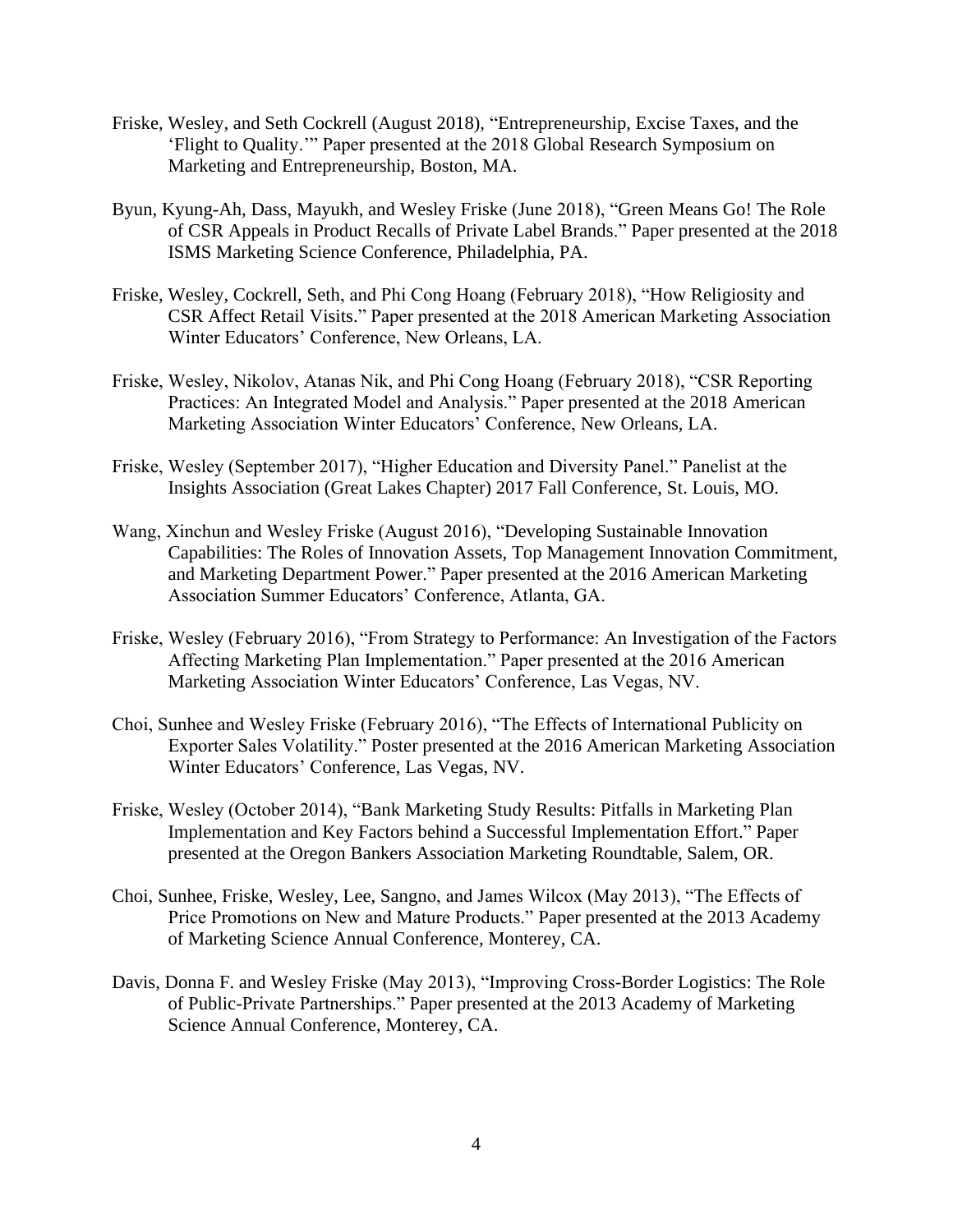- Racherla, Pradeep and Wesley Friske (May 2010), "Perceived Credibility of Online Consumer Reviews: An Investigation across Three Service Categories." Poster presented at the 2010 Academy of Marketing Science Annual Conference, Portland, OR.
- Li, Andrew, Bagger, Jessica, and Wesley Friske (April 2010), "Social Desirability: New Insights from a Novel Context" (featured at the top-rated poster session). Poster presented at the 2010 Annual Conference of the Society for Industrial and Organizational Psychology, Atlanta, GA.

# **RESEARCH INTERESTS**

Marketing Strategy:

- Marketing-Entrepreneurship Interface
- Macromarketing (Sustainability and Marketing Systems)

## **SERVICE TO THE DISCIPLINE**

- Member: Entrepreneurial Marketing SIG Board (2019-Present) Reviewer: *Electronic Commerce Research and Applications* (2012-Present), *Entrepreneurship Theory and Practice* (2020-Present), *International Small Business Journal* (2021-Present), *Journal of Business Research* (2019-Present), *Journal of Consumer Marketing* (2015-2022), *Journal of Macromarketing* (2022-Present), *Journal of Marketing Theory and Practice* (2020-Present), *Journal of Research in Marketing and Entrepreneurship* (2018-Present)
- Reviewer: ACME Annual Conference (2021), AMA Summer Educators' Conference (2022, 2021, 2020, 2015), AMA Winter Educators' Conference (2021, 2020, 2018, 2015), AMS Annual Conference (2014), SMA Annual Conference (2018, 2012), SMA Dissertation Proposal Competition (2017)
- Session Chair: AMA Summer Educators' Conference (2021, 2016), AMA Winter Educators' Conference (2018)

## **TEACHING EVALUATIONS**

Missouri State University, *College of Business*, Marketing Department

- Marketing Research, Marketing Analytics, Research Issues and Problems: Marketing Spring 2022 4.53/5.00
- Marketing Research, Marketing Analytics Fall 2021 4.48/5.00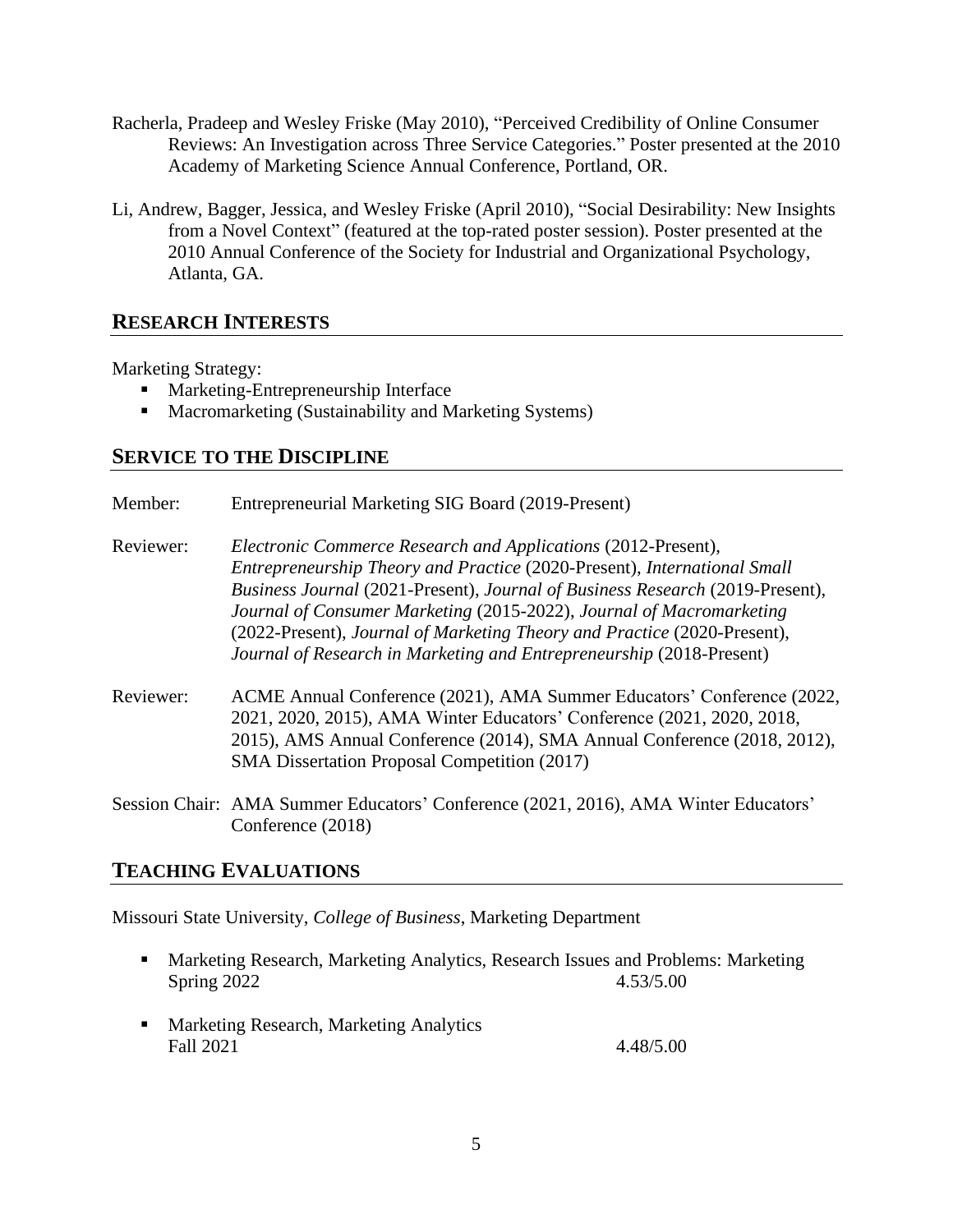| ٠ | Marketing Research, Advanced Marketing Research, Seminar in Marketing Research,<br><b>Research Issues and Problems: Marketing</b><br>Spring 2021 | 4.46/5.00            |
|---|--------------------------------------------------------------------------------------------------------------------------------------------------|----------------------|
| ٠ | Marketing Research, Advanced Marketing Research, Seminar in Marketing Research,                                                                  |                      |
|   | Research Issues and Problems: Marketing<br><b>Fall 2020</b>                                                                                      | 4.48/5.00            |
| п | Marketing Research, Advanced Marketing Research, Seminar in Marketing Research<br>Spring 2020                                                    | N/A                  |
| ٠ | Marketing Research, Consumer Behavior, Research Issues and Problems: Marketing<br><b>Fall 2019</b>                                               | 4.48/5.00            |
| п | Marketing Research, Advanced Marketing Research, Seminar in Marketing Research<br>Spring 2019                                                    | 4.48/5.00            |
| ٠ | Marketing Research, Seminar in Marketing, Research Issues and Problems: Marketing<br><b>Fall 2018</b>                                            | 4.54/5.00            |
| ٠ | Marketing Research, Advanced Marketing Research, Research Issues and Problems:<br>Marketing<br>Spring 2018                                       | 4.61/5.00            |
| п | Marketing Research, Consumer Behavior, Research Issues and Problems: Marketing<br>Fall 2017                                                      | 4.52/5.00            |
| ٠ | Marketing Research, Advanced Marketing Research, Seminar in Marketing Research,<br><b>Research Issues and Problems: Marketing</b>                |                      |
|   | Spring 2017                                                                                                                                      | 4.57/5.00            |
| п | Marketing Research, Consumer Behavior<br><b>Fall 2016</b>                                                                                        | 4.57/5.00            |
| п | Marketing Research, Consumer Behavior, Research Issues and Problems: Marketing<br>Spring 2016                                                    | 4.53/5.00            |
| п | Marketing Research, Consumer Behavior<br><b>Fall 2015</b>                                                                                        | 4.56/5.00            |
|   | <b>HONORS AND AWARDS</b>                                                                                                                         |                      |
|   |                                                                                                                                                  |                      |
|   |                                                                                                                                                  |                      |
|   |                                                                                                                                                  |                      |
|   | <b>Outstanding Empirical Paper Award, MSU</b><br>Distinguished Research Award, IGBR<br>Abdul Ali Promising Research Award, GRSME                 | 2020<br>2018<br>2018 |

Doctoral Student Teaching Award, TTU 2015